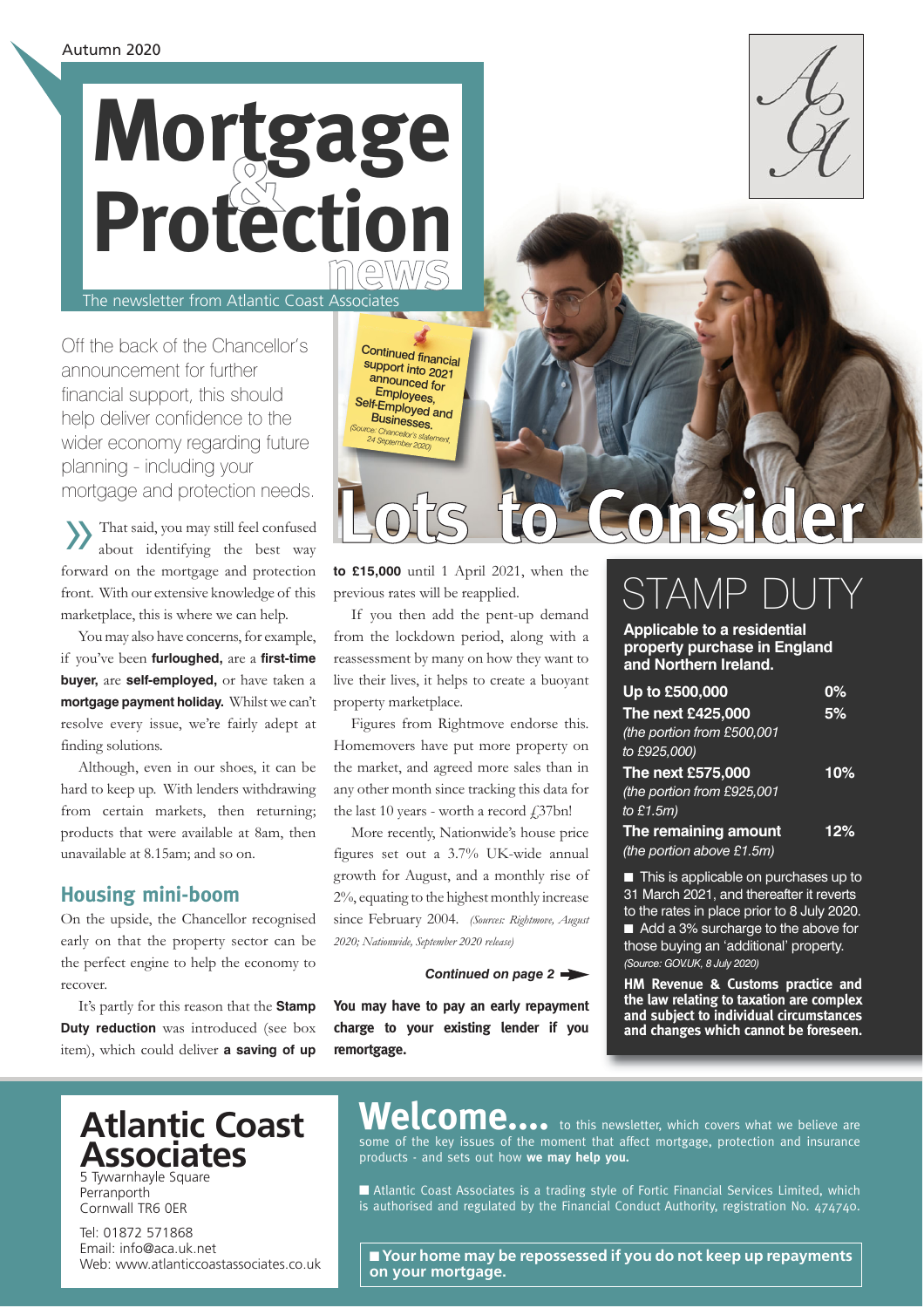# **Lots to Consider** (contd)

#### *Continued from page 1*

## **What does it mean for you?**

The positive developments above need to be balanced by what may be ahead. We can't lose sight that we're in a recession, and there will be further job losses. Plus, as the mortgage payment holiday initiative nears an end, this too may bring problems. These events are likely to have an impact on the property marketplace. Also, no-one quite knows how COVID-19 will play out.

However, it's not as if the government and lenders aren't aware of the issues and both are keen to deliver support.

With regard to what's on offer from lenders, there are still some **excellent mortgage deals** out there. The lower the percentage of loan that you need, the greater the likelihood that there will be a wider range of products on offer, a decent rate and the

possibility of being accepted for a loan.

BUT - rates are starting to creep up.\* AND - the strict rules applicable to

'evidencing of income' and 'affordability' still apply across the board.

*(Source: \*Moneyfacts, 7 September 2020 release)*

## **Other positive initiatives**

In addition to the colossal amount of money that the government has pumped in to help us through this crisis, there are additional initiatives that would also be of interest to existing and potential homeowners.

The government intends to **make the planning process easier** for those that might want to add, for example, additional space above their current home, subject to neighbour consultation. Additionally, it wants to deliver greater freedom to adapt the use of vacant buildings and land in town centres to create new residential properties.

The smaller renovation projects may be easily covered from existing savings, or even money saved from not going on an overseas holiday! For the bigger projects, then talk to us about a mortgage or remortgage to help raise the funds needed.

Finally, from the end of September, you can apply for government vouchers under the **Green Homes Grant.** Against certain criteria, this will provide  $f$ 2 for every  $f$ 1 homeowners and landlords spend to make their homes more energy efficient, up to £5,000 per household. Or, in the case of those on the lowest incomes - up to  $f10,000$ . It's applicable in England - but similar schemes may exist elsewhere in the UK.

**Do get in touch to see how we can help. You may have to pay an early repayment charge to your existing lender if you remortgage.**

■ **Your home may be repossessed if you do not keep up repayments on your mortgage.**

# UPDATE... Furloughed Workers

■ In total, around 9.6m jobs were furloughed. By September, this number had reduced to around 4m.

*(Sources: GOV.UK, August 2020, Office for National Statistics, September 2020)*

■ More recently, the Chancellor announced in September that a **NEW Job Support scheme** will launch in November and will run until April (the current Job Retention scheme ends 31 October) . - It will only be open to employees who can work at least a third of their normal hours. - These hours worked will be paid for by their employer, while the government and the employer will each pay a third of the remaining hours not worked.

- That would mean, for example, an

employee working just 33% of their usual hours would still receive 77% of their normal wages.

- The level of grant will be calculated against the employee's usual salary, capped at £697.92 a month, and firms will not be allowed to make staff redundant while they are on the scheme.

- Businesses will be eligible even if they've not previously used the furlough scheme.

■ This new scheme will sit alongside the previously announced **Job Retention Bonus,** that's designed to help ensure as many furloughed workers as possible return to (and remain in) the workplace. This scheme will provide a one-off bonus of £1,000 for the business, applicable to

each furloughed employee (who's paid over £520/month), who is still employed as of 31 January 2021.

#### **CURRENT MORTGAGE ISSUES**

■ For those who are on furlough, different lenders have set different criteria with regard to assessing income and affordability.

■ Some may want the employer to top up the salary to qualify, or may restrict the loan-to-value offered to around 85%.

■ Others may want to see a fixed 'return to work' date.

**In short, it's a complex situation, but options may well exist with lenders who are happy that you meet their criteria.**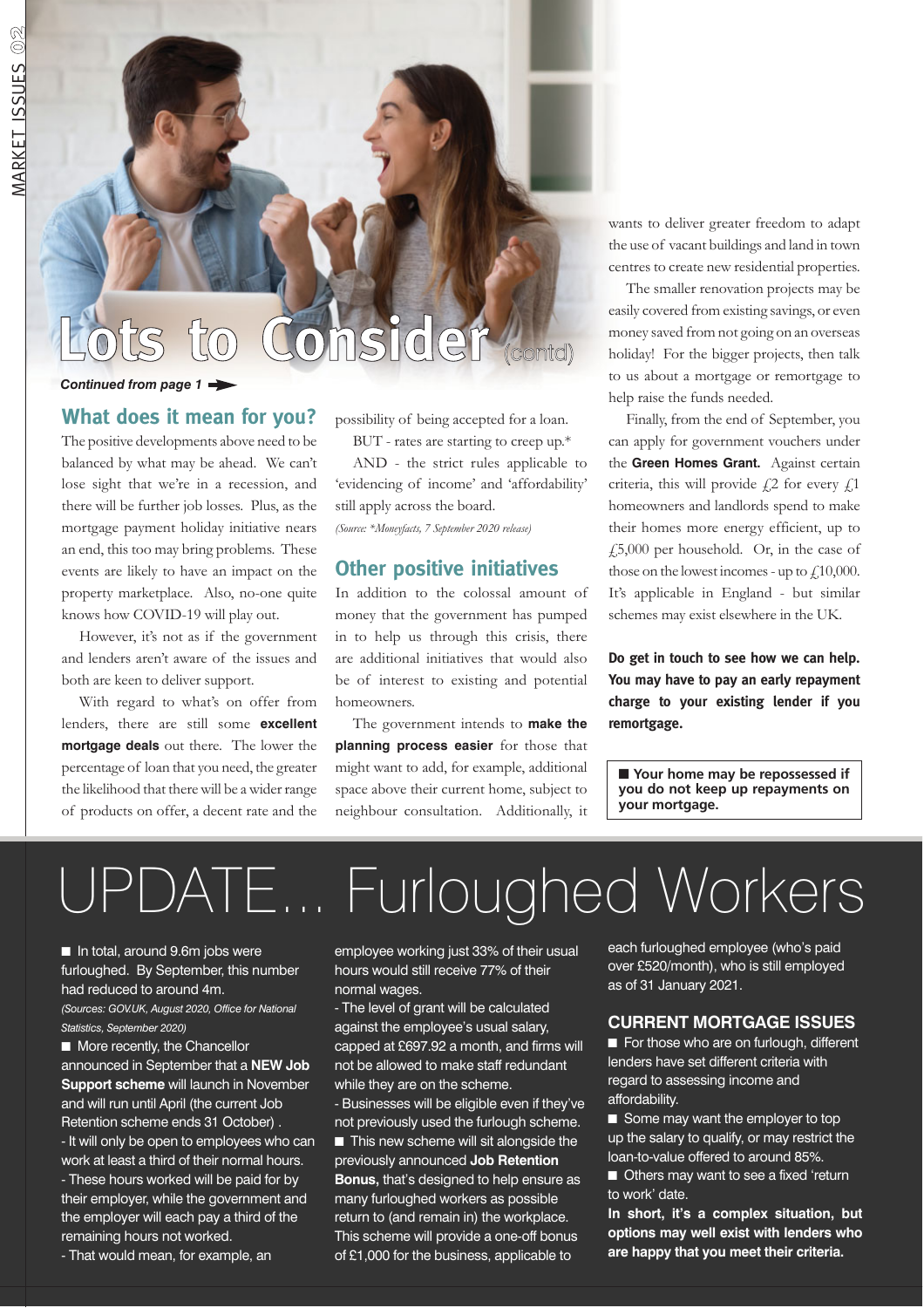

We can provide advice on both your **mortgage** and **insurance** requirements in a way that best meets your needs - by phone, email, videoconferencing or possibly a socially-distanced meeting.

»One key piece of advice - unless there are mitigating circumstances - is not to sit on your lender's Standard Variable Rate (SVR) once you come to the end of your deal period. As the chart below shows, you'll be paying around twice as much in interest! **Average Fixed Rates vs. Standard Variable Rate (SVR)**

|                   | 7 September 2020 |
|-------------------|------------------|
| 2-year fixed rate | 2.24%            |
| 5-year fixed rate | 2.50%            |
| <b>SVR</b>        | 4.44%            |

*(Source: Moneyfacts, 7 September 2020)*

Naturally, there are fees to pay with a new deal, so you need to do the maths. Our discussions would also cover issues such as the merits of a fixed vs. tracker mortgage, and the length of the mortgage deal, such as the 2 or 5-year plans above.

## **The process**

Of course, you can undertake this yourself. However, you don't want to make too many unnecessary applications, which may have a negative impact on your credit rating.

That's why it makes sense to ask us to assess the wider marketplace in light of what we've established with regard to your financial position and particular needs.

Also, we'd endeavour to help reduce the hassle of filling out forms. Plus hold your hand throughout the process, and liaise with the various parties along the way.

So, irrespective of whether you're new to property buying, or an old hand, we have experience of dealing with all types of clients, enabling us to work towards identifying a suitable product for you.

## **What if life goes wrong?**

The current challenging times may well have focused your thoughts on having some **protection insurance** in place.

This could be **life cover** to deliver a lump sum to your family, if the insured person dies. Or insuring yourself against suffering a **critical illness,** or being **off work long-term** due to illness or injury.

## **Already have cover in place?**

Even here it's worth having a conversation (if it's not a policy that we've recently set up), as there's been so much innovation over the last few years. With many policies

## A record **98.3%** of all **PROTECTION CLAIMS** are met

- equating to a sizeable **£15.8m a day** in payouts, and how that plays out for the key sectors are as follows:

### **LIFE COVER**

■ 99.6% of all Life claims ■ Average payout of: £77,535 (term) £3,465 (whole of life)

#### **CRITICAL ILLNESS** ■ 91.6% of all Critical Illness claims ■ Average payout of £67,573

- **INCOME PROTECTION**
	- 87.2% of all Income Protection claims ■ Average payout of £17,729

*(Source: Association of British Insurers, 2019 data, May 2020 release)*

now fully recognising mental health issues, plus lots of value-added benefits, such as medical advice and fitness support.

Also, as a consequence of the current crisis, you may even be thinking about saving money and cancelling a policy. This could then prove to be more expensive, with more caveats, and an age weighting, should you return to start a new one with the same insurer. The insurers are mindful of this and some will allow you to stop paying premiums for an agreed period, with certain rules.

**As with all insurance policies, terms, conditions and exclusions will apply. You may have to pay an early repayment charge to your existing lender if you remortgage.**

■ **Your home may be repossessed if you do not keep up repayments on your mortgage.**

## UPDATE... Mortgage Payment Holidays

■ Around 2m mortgage customers (including buy-to-let borrowers) have taken a mortgage payment holiday\*, and for those that haven't, they may be able to apply for one up to the 31 October 2020.

■ However, whilst it shouldn't affect your credit rating, do consider if it's the most suitable route forward for you: (i) As it's not so much a 'holiday', but more a mortgage payment 'deferment'. (ii) You need to agree this with your mortgage lender, so you can't just stop making payments.

(iii) Lenders may ask if you participated and may factor that into future loan applications.

## **THE FUTURE**

■ Whilst over 70%<sup>\*</sup> of participants have returned to making full mortgage payments, the Financial Conduct Authority recognises that some may require further help and has asked lenders to deliver structured payment plans.

■ However, this support will come at a price, including being flagged on your credit file.

*(Source: \*UK Finance, August 2020)*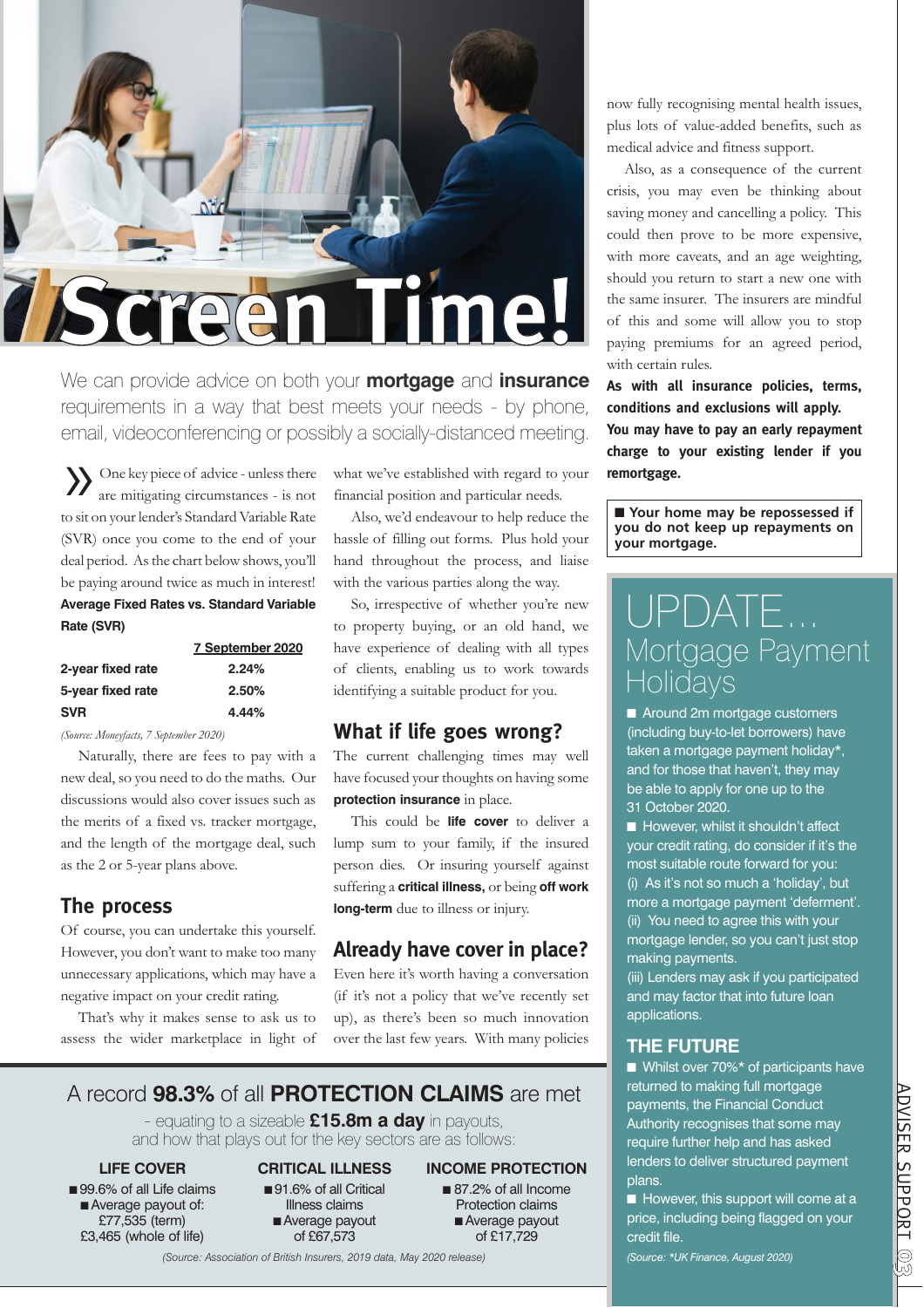**04**

# **Finding** a Way.

In a recession, lender's enthusiasm to lend to **First-Time Buyers** tends to wane. The upside for the first-time buyer is that property prices generally drop - yet the opposite is occurring at the moment!

»That said, the government recognises that the first-time buyer is an important cog in helping to keep the property market moving. To assist this process there are various government schemes across the UK that are designed to help get the first-time buyer onto the property ladder.

When you consider that the average monthly rental price for a new tenancy in the UK stands at £985, this may motivate many to want to buy a property and possibly pay less per month in the process. *(Source: HomeLet Rental Index, August 2020)*

## **Getting the Deposit together**

So, what's stopping all renters jumping on board? Some will prefer the flexibility renting provides, others will be worried about the stringent controls that are now in place for mortgage lending. But possibly the biggest stumbling block is getting together the deposit.

According to Moneyfacts, the average deposit for those buying their first home has risen to  $\frac{1}{4}$ , 47,059, equating to around a fifth of the average UK house price.

Of course, there are mortgage deals available that require a

## SHARED OWNERSHIP

■ A new Affordable Homes scheme announced in September, will also deliver a new model for Shared Ownership for purchasing new homes, and will:

- reduce the minimum initial share you can buy in a property from 25% to 10%.

- allow people to buy additional shares in their home in 1% instalments, with heavily reduced fees.

- introduce a 10-year period for new shared owners where the landlord will cover the cost of any repairs and maintenance.

*This scheme is applicable to England only, other parts of the UK will deliver different support.* ■ **Your home may be repossessed if you do not keep up**

smaller deposit, but this is where the lender's enthusiasm has waned. Back in March (the month when lockdown started) there were 1,184 mortgage products requiring a 10% deposit, or less. By September, this had reduced to 76!!

Rates have also increased. Back in March the average interest rate for a two-year fixed rate mortgage with a 10% deposit was 2.57% it's now 3.54%. *(Source: Moneyfacts, 7 September 2020)*

However, if you consider that the average first-time buyer loan is around  $f176,000^*$ , then a 3.54% rate would equate to a repayment mortgage of about  $f_1800$  per month. Unlike the  $f_1985$  rental payment figure mentioned earlier, this lower amount would include paying off part of the capital borrowed, as well as the interest owing. *(Source: \*UK Finance, January-June 2020)*

## **Look at alternative funding options**

If you're lucky enough, then there is the **Bank of Mum & Dad** to help get some, or all, of that deposit together. In fact, nearly one in four housing transactions (175,0000) will be backed by the Bank of Mum & Dad in 2020, equating to an average of around  $f(20,000)$ each to help those borrowers with their deposits, and possibly gain access to better interest rates. *(Source: Legal & General, September 2020)*

Alternatively, there are **Guarantor Mortgages**, which might be a more suitable route for family support. Or consider **Shared Ownership,** in which case you buy a percentage of the property now, and can purchase more into the future (see box item).

## **Talk to us**

With so much to consider, do have a conversation with us as early as possible in the decision-making process.

We are working with these issues day-in/day-out, and fully understand the options on offer. And, as part of our offering, we would endeavour to help navigate you through the affordability, evidencing of income and credit rating hoops.

**repayments on your mortgage.**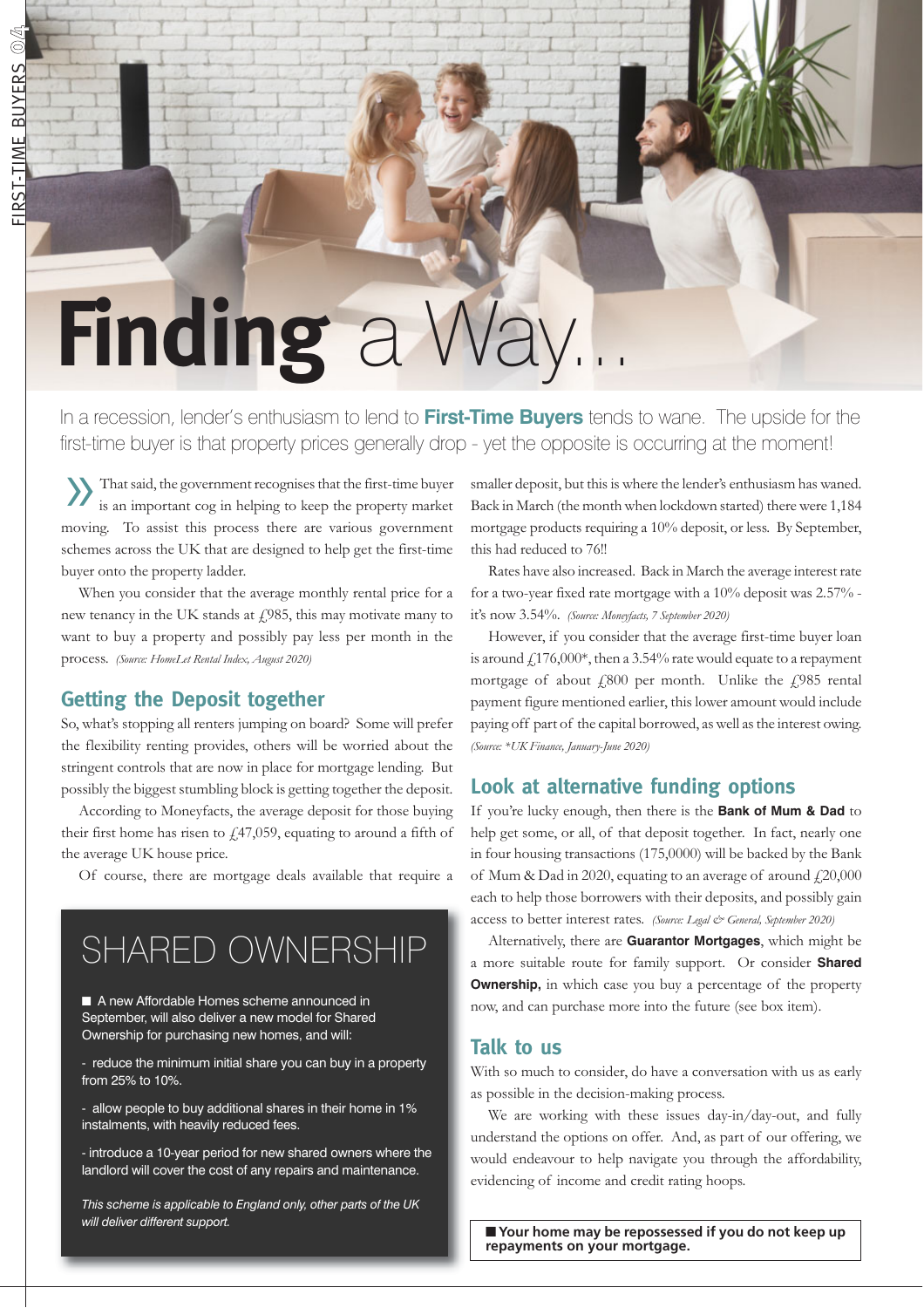# **Mortgages** for the Self-Employed

**Self-Employed** workers have been hit hard by the onset of Coronavirus. In addition to the likely loss of business income, many would have fallen through the net with regard to obtaining government funding to help see them through. *(see box item below)*

»The upshot of this is that we've seen a record quarterly drop of 238,000 in the number of workers that are self-employed - an amount that now stands at 4.76m.

*(Source: Office for National Statistics, Labour market overview, August 2020)*

That said, it's quite likely that many self-employed workers would have been fairly adept at swiftly restructuring their offering to ensure revenue continued to flow in. And, following lockdown, may be reassessing how and where they live, and looking to fund renovations, or seek a new property.

## **Stricter lending requirements**

However, even prior to COVID-19, the self-employed - which still represents almost 15% of the total workforce - had sizeable hoops to jump through to secure a loan.

## Self-Employment Income Support Scheme

■ You may have been one of the 2.7m Self-Employed workers that benefited from the First Grant. *(Source: GOV.UK, 17 August 2020)*

■ Either way, you can claim for the Second Grant up until 19 October 2020.

■ Eligible individuals can claim a taxable Grant worth 70% of their average monthly trading profits, paid out in a single instalment covering three months' worth of profit, and capped at £6,570 in total.

■ Also, following the Chancellor's statement (24 Sept.), this scheme has now been extended for a further 6 months. In the initial November to January period, the Grant would cover (for those eligible) 20% of average monthly trading profits, paid out in a single instalment covering 3 months' worth of profits, and capped at £1,875 in total.



The issue with lenders is that unlike assessing a payslip, the income stream of the self-employed is not as clear cut.

This is compounded by the way some self-employed organise their payments to ensure they're tax-efficient (such as more income via dividends than salary). This could work against them when wanting to demonstrate to a lender they have the ability to fund the loan they wish to take out.

The term 'self-employed' can also present a problem for lenders, as it pulls together a whole host of different individuals. This could mean that a myriad of workers with differing income streams and earning potential are lumped together, resulting in the computer possibly saying: 'no'.

## **Impact of COVID-19**

Beyond this, the economic impact of the pandemic means that even more information is now required, such as:

■ wanting to know if the client has experienced a reduction in their self-employed income due to COVID-19.

■ is in receipt of the government Self-Employment Income Support Scheme, or a Bounce Back Loan.

- were any of their staff furloughed (if applicable).
- more recent bank statements, as the latest accounts would probably apply to the period prior to COVID-19.

In short, mortgage providers are looking for proof the business is viable, and to understand how the pandemic has affected the work and income of the applicant.

## **How we can help**

We are already dealing with other self-employed workers, and know our way through this particular mortgage maze, and would approach the lenders that we know are more sympathetic to your particular situation.

■ Your home may be repossessed if you do not keep up **repayments on your mortgage.**